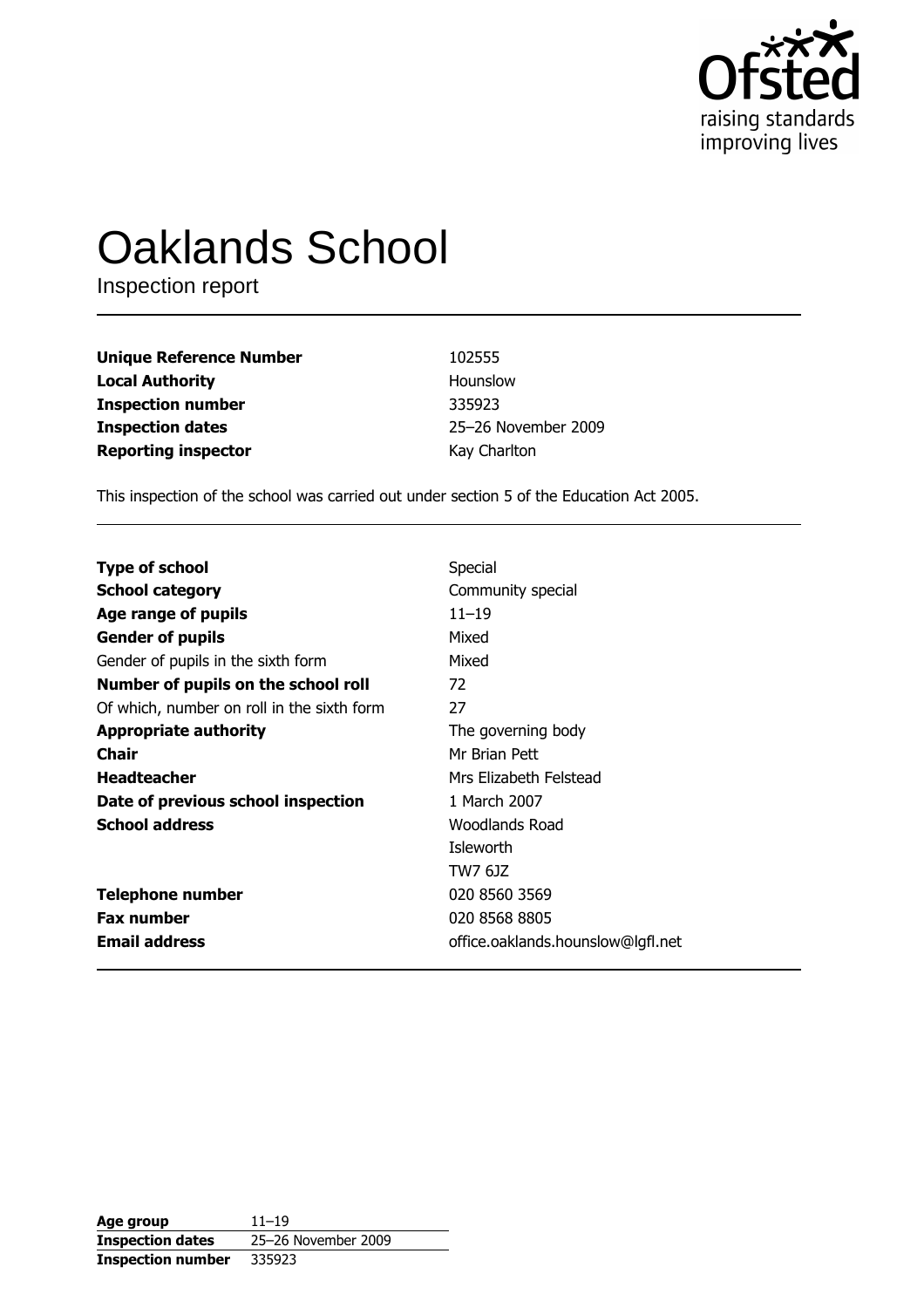The Office for Standards in Education, Children's Services and Skills (Ofsted) regulates and inspects to achieve excellence in the care of children and young people, and in education and skills for learners of all ages. It regulates and inspects childcare and children's social care, and inspects the Children and Family Court Advisory Support Service (Cafcass), schools, colleges, initial teacher training, work-based learning and skills training, adult and community learning, and education and training in prisons and other secure establishments. It rates council children's services, and inspects services for looked after children, safeguarding and child protection.

Further copies of this report are obtainable from the school. Under the Education Act 2005, the school must provide a copy of this report free of charge to certain categories of people. A charge not exceeding the full cost of reproduction may be made for any other copies supplied.

If you would like a copy of this document in a different format, such as large print or Braille, please telephone 08456 404045, or email enquiries@ofsted.gov.uk.

You may copy all or parts of this document for non-commercial educational purposes, as long as you give details of the source and date of publication and do not alter the documentation in any way.

Royal Exchange Buildings St Ann's Square Manchester M2 7LA T: 08456 404045 Textphone: 0161 618 8524 E: enquiries@ofsted.gov.uk W: www.ofsted.gov.uk © Crown copyright 2009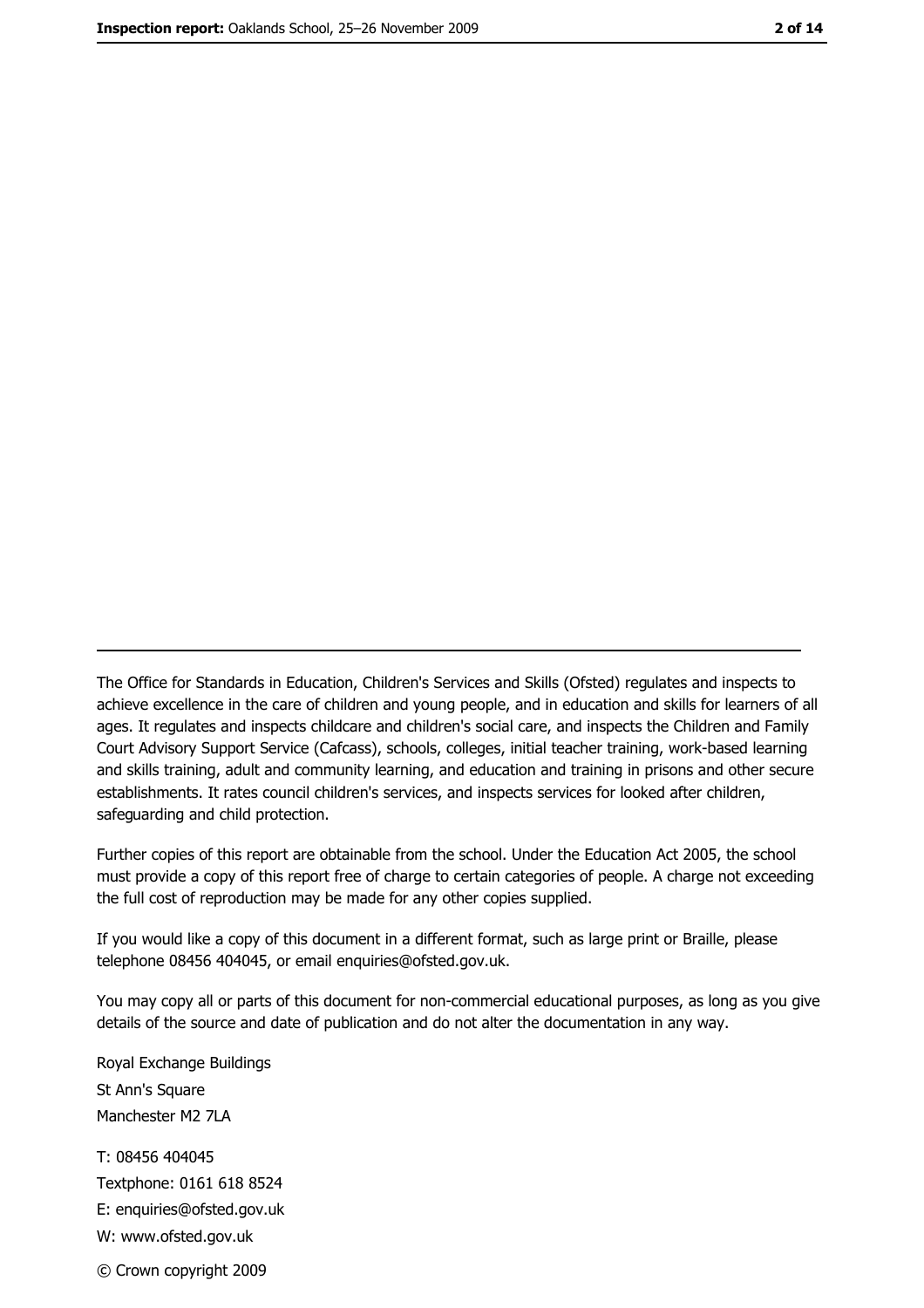# **Introduction**

This inspection was carried out by two additional inspectors. The inspectors visited 15 lessons and held meetings with governors, staff and groups of pupils. They observed the school's work, and looked at documentation such as the school improvement plan, curriculum planning, annual reviews, assessment information, and school policies. Inspectors received and analysed the responses from 19 parental questionnaires.

The inspection team reviewed many aspects of the school's work. It looked in detail at the following:

- the extent to which teaching ensures that all students achieve their best, with a  $\blacksquare$ focus on those with the most complex needs and in the light of the higher-thanusual turnover of staff
- how the school uses its specialist status to help students achieve all of which they  $\blacksquare$ are capable
- the success of the school in ensuring improvements in pupils' behaviour and  $\blacksquare$ attendance

the effectiveness of leadership at different levels, particularly the governing body, in sustaining improvement.

# Information about the school

Oaklands is a special school catering for students with severe or profound and multiple learning difficulties; many are on the autistic spectrum. An increasing number of students entering the school have complex needs and all have a statement of special educational needs. Most come from the Hounslow area. They are from a range of ethnic backgrounds, with just under half being of White British heritage. Around a third speak English as an additional language. The school gained specialist status in physical and sensory development in September 2008 and through this has specific links with two local secondary schools, two primary schools and a nearby Further Education college. It has a number of awards, including Healthy School, Sportsmark and Investors in People. Staffing has generally been very stable but in the recent past there has been a higher-than-usual turnover. There are plans for the school to move into a new building in 2014.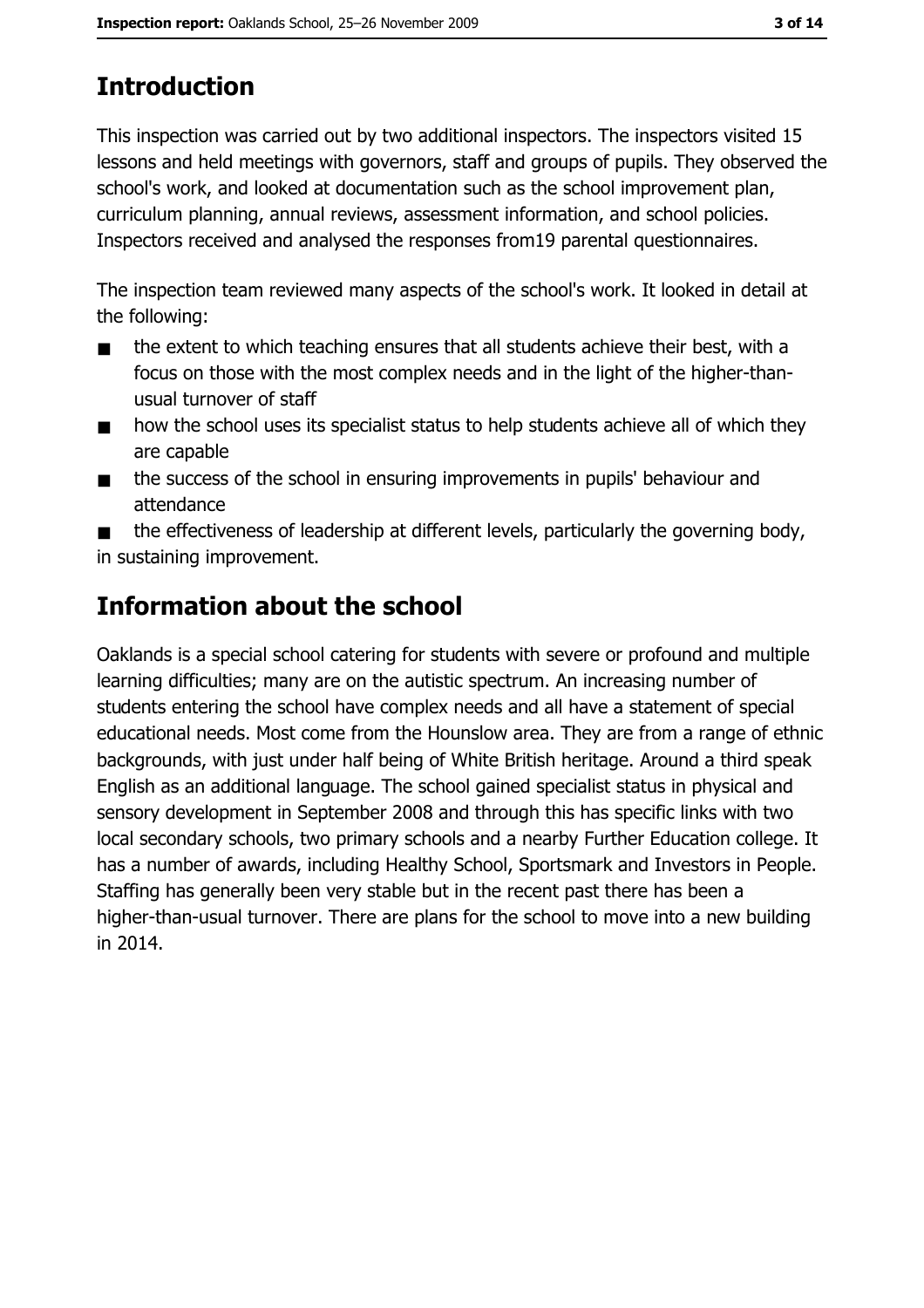## **Inspection judgements**

## Overall effectiveness: how good is the school?

#### The school's capacity for sustained improvement

## **Main findings**

Oaklands is an outstanding school, which continues to provide excellent education for its students, as was also evident at the last inspection. This is a result of extremely high quality teaching and learning which enables students, including those with the most complex needs, to make excellent progress in both their personal and academic development. Standards are well below levels in mainstream schools but given the students' extremely low starting points, this represents outstanding achievement. Parents and carers are immensely pleased with the provision and, as one said, 'It is an inspiration.' Students' behaviour and personal development are outstanding. A key factor in this success is the respect that all members of the community show to students. Students' behaviour, confidence and independence improve dramatically. A calm working atmosphere is the order of the day.

Support and guidance, as well as work in lessons, are very carefully tailored to meet the needs of each individual. This ensures that all have equal opportunities to succeed. Across the school, the vibrant curriculum is extremely well adapted to meet the needs and aspirations of students. The school provides a very well-balanced range of academic, vocational and work-related opportunities. Innovative work with other schools ensures that nearly all students have a weekly opportunity to work in lessons alongside their mainstream 'buddies'. The school's specialist status is used to great advantage. Students are enthusiastic about their new fitness suite and the very wide range of extra-curricular activities on offer. All, whatever their needs, take a full and active part in all of the activities available to them. The outcomes for students are greatly enhanced by the outstanding partnerships with others.

The headteacher, very ably supported by the deputy headteacher, has extremely high expectations of staff and pupils and sets ambitious targets, based on rigorous and honest self-evaluation. Their relentless pursuit of excellence is an outstanding feature of the school. As a result, the school goes from strength to strength and has embraced its specialist status in a way that is making a difference not only to students' physical and sensory development but, also, to their overall achievements. Governance is excellent and improved since the last inspection. Leaders are able to demonstrate very clearly how well most of its students are achieving from their starting points. They have however, recognised that they do not make detailed enough comparisons of their progress compared with students of similar abilities in other schools. This is especially so for the increasing numbers of students with complex needs. Leaders are working to fine tune this aspect of their evaluations, and show an outstanding capacity to improve.

## What does the school need to do to improve further?

 $\mathbf{1}$ 

 $\mathbf{1}$ 

4 of 14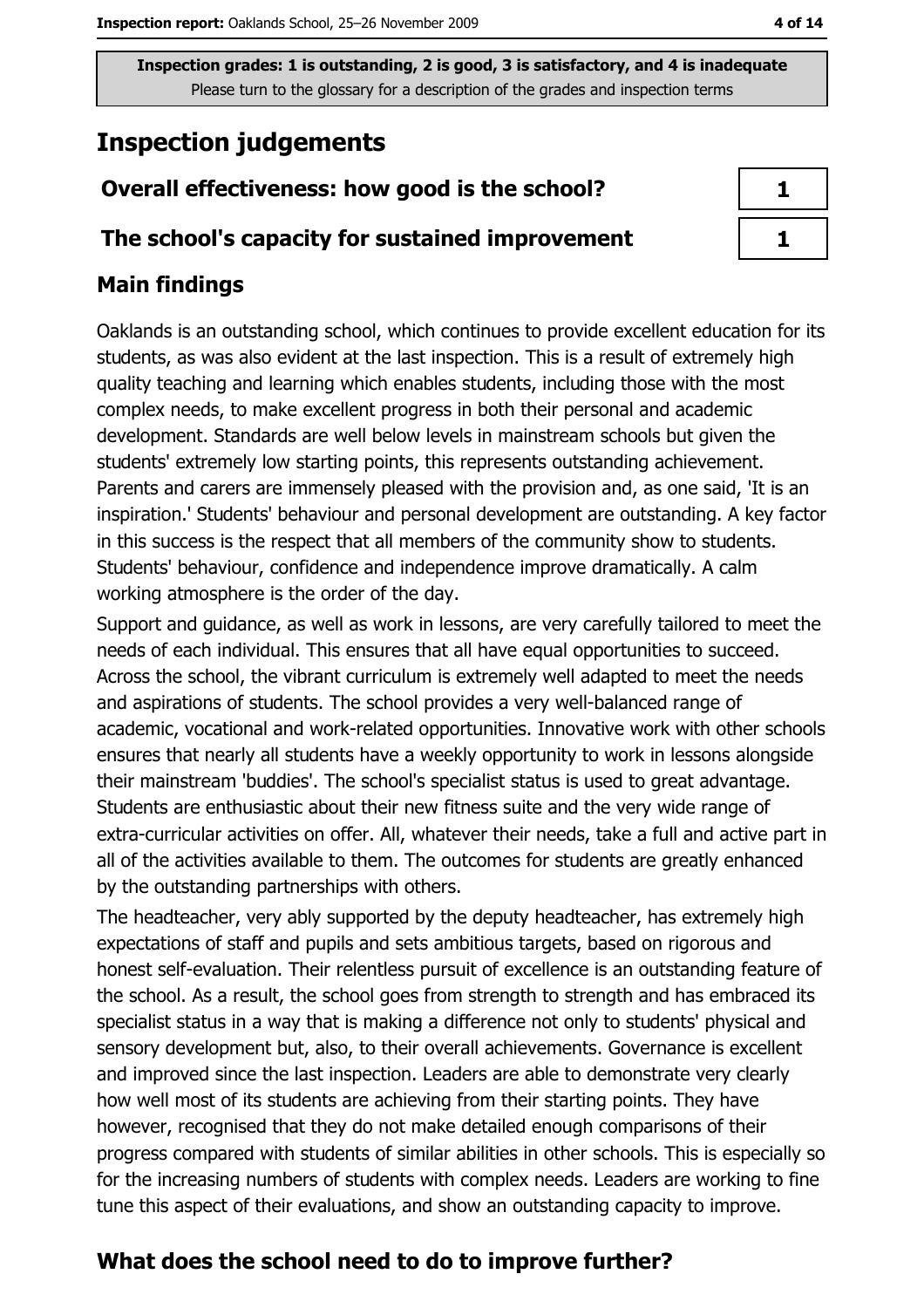Refine the ways in which leaders compare the progress of students, especially those with complex needs, with that of students of similar abilities in other schools.

#### **Outcomes for individuals and groups of pupils**



Students thoroughly enjoy school. They work hard so that virtually all meet their challenging targets, and many exceed them. By the time they leave, all attain nationally recognised qualifications such as the Award Scheme Development and Accreditation Network (ASDAN) qualifications. In an outstanding English lesson seen, staff tailored learning so well to students' needs, using a wide range of communication strategies, such as dance and drama. As a result, students appreciated the feelings of characters in the story very well indeed and fully empathised with the giraffe who felt sad because he had been bullied. Learning of this quality was seen in many lessons and this leads to students making extremely good progress. Students of different backgrounds and abilities, including those who speak English as an additional language, make equally very good progress. All develop communication, literacy, numeracy, and information and communication technology (ICT) skills very well; these support learning in all subjects. Students appreciate each other's feelings and use moments of reflection, such as prayer time in assembly, very well. They say that 'we all belong to one world', whatever our differences, and that it is only through 'teamwork' that they have been so successful in the Duke of Edinburgh award scheme. Students feel safe in school and readily ask adults for help. Their understanding of the need to adopt a healthy lifestyle is exceptional and reflects the school's specialist status. All students go sailing and cycling, and show a keen determination to keep fit. They make an excellent contribution to school and community life. This was especially evident when they enjoved helping in the kitchen at a nearby home for senior citizens. They are extremely well prepared for life after school, as all move successfully on to employment or further education.

These are the grades for pupils' outcomes

 $\overline{1}$  The grades for attainment and attendance are: 1 is high; 2 is above average; 3 is broadly average; and 4 is low.

<sup>\*</sup> In some special schools inspectors do not make a judgement about attainment in relation to expectations of the pupils' age.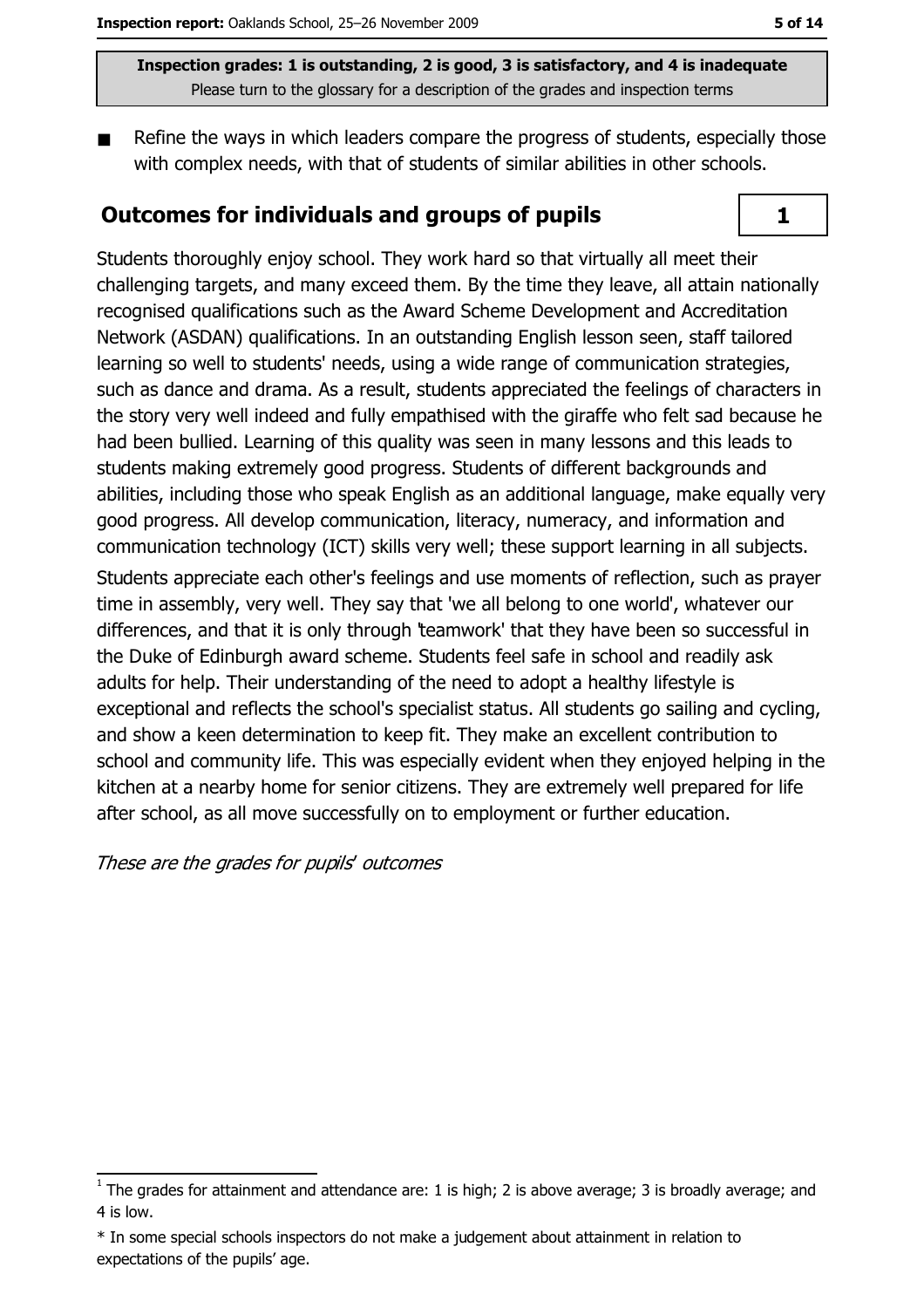| Pupils' achievement and the extent to which they enjoy their learning                                                     |                |
|---------------------------------------------------------------------------------------------------------------------------|----------------|
| Taking into account:<br>Pupils' attainment <sup>1</sup>                                                                   | $\ast$         |
| The quality of pupils' learning and their progress                                                                        | 1              |
| The quality of learning for pupils with special educational needs and/or<br>disabilities and their progress               |                |
| The extent to which pupils feel safe                                                                                      |                |
| <b>Pupils' behaviour</b>                                                                                                  |                |
| The extent to which pupils adopt healthy lifestyles                                                                       |                |
| The extent to which pupils contribute to the school and wider community                                                   |                |
| The extent to which pupils develop workplace and other skills that will<br>contribute to their future economic well-being |                |
| Taking into account:<br>Pupils' attendance <sup>1</sup>                                                                   | $\overline{2}$ |
| The extent of pupils' spiritual, moral, social and cultural development                                                   |                |

#### How effective is the provision?

Excellent teaching and learning, such as in English, art, food technology, physical education, intensive interaction, and personal and social education lessons, are the norm. This excellent practice is underpinned by outstanding relationships and a seamless approach to behaviour management. A noticeable feature of the teaching is the way staff give students 'thinking time' so that students feel confident to respond fully when answering questions or sharing their ideas and opinions. Support staff are very effective and contribute skilfully to teaching and learning. All staff know individual students very well. They set work that closely matches students' needs and this is assessed regularly, with very discerning feedback to students. Students' progress is tracked and checked rigorously. This ensures that all students improve their work and attitudes to learning as they move through the school.

Students benefit greatly from the outstanding curriculum, which makes highly effective use of the school's specialist status. Learning activities are always interesting, for example those undertaken during the 'Get Moving Week' and on days that focus on different cultures. Very good use is made of the school's much-improved ICT resources. Programmes in personal, health and social education have a dramatic effect on outcomes for students. Extensive work experience plays a vital part in students' development. Rigorous evaluation ensures that the curricular changes are quickly implemented. For example, the school has increased its range of therapeutic approaches to take account of the changing needs of its population.

Pastoral care is central to the school's work and it very effectively develops students' self-esteem and helps them stay safe and healthy. Vulnerable students are carefully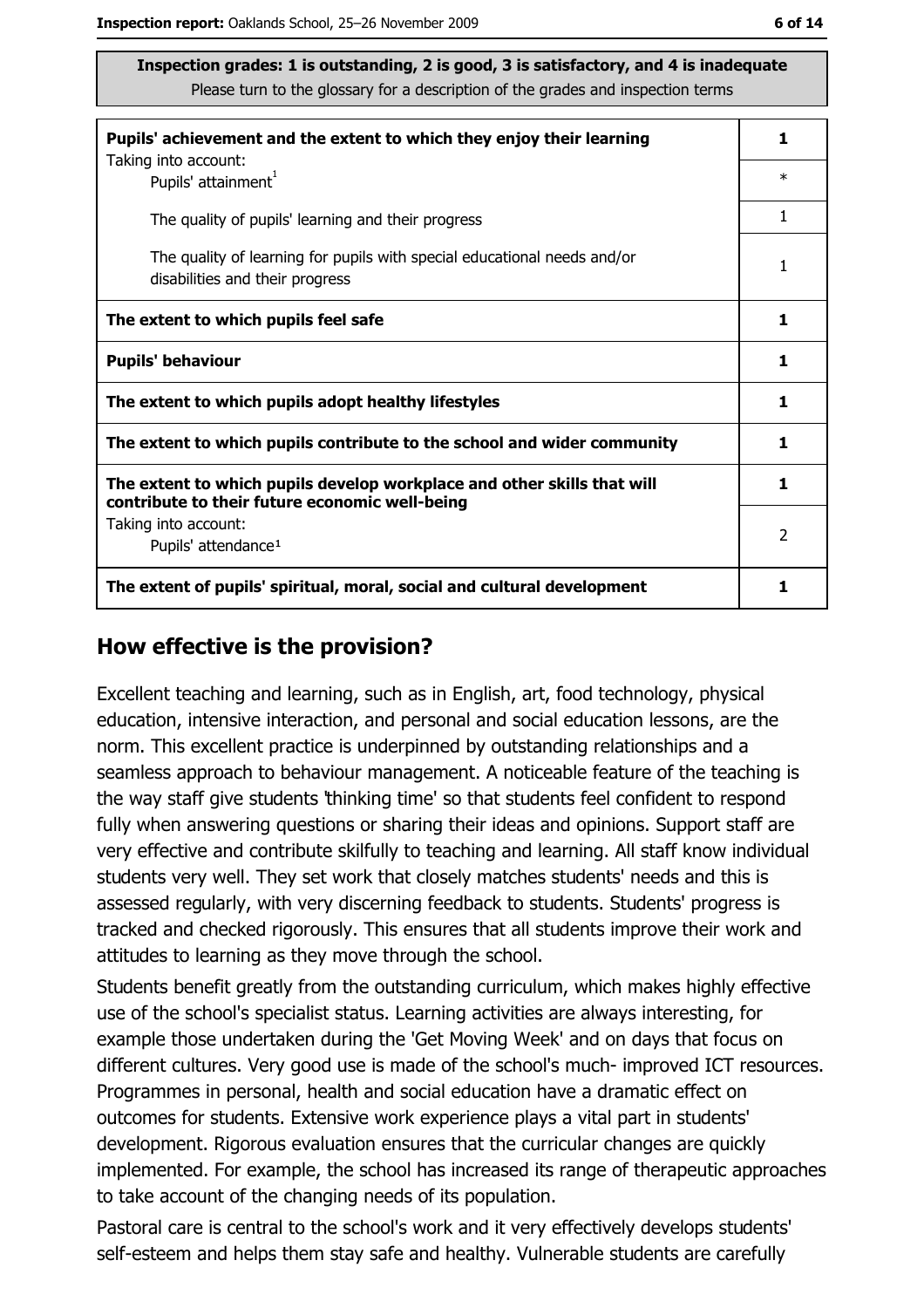monitored and given excellent support, which is much appreciated by carers. Students are closely supported when leaving or joining the school, and are given excellent quidance for the next steps in their lives. The school does its utmost to provide consistency of approach from all staff working with individuals and the 'person-centred plans' and 'communication passports' play an important part in this. They are particularly useful when students move on to the next phase of their lives.

These are the grades for the quality of provision

| The quality of teaching                                                                                    |  |
|------------------------------------------------------------------------------------------------------------|--|
| Taking into account:<br>The use of assessment to support learning                                          |  |
| The extent to which the curriculum meets pupils' needs, including, where<br>relevant, through partnerships |  |
| The effectiveness of care, guidance and support                                                            |  |

### How effective are leadership and management?

The driving force behind the school's success is the outstanding quality of leadership. The highest quality of care and safeguarding procedures ensure that students thrive. Leaders at all levels are very effective in promoting equality of opportunity for all students. Strategic use of staffing and a highly effective programme of professional development ensure that all staff, including those who are new to the school, are able to give of their best. The headteacher embeds ambition and drives improvement. Along with very good senior and middle leaders, she has ensured that the quality of teaching and learning has not only been sustained but improved since the last inspection. This is because of rigorous and discerning monitoring of provision which is based on a belief that 'our students deserve the best'. The governors make very good use of their skills and experience when monitoring the school's effectiveness. They are now effective in challenging information about students' progress, for example in information and communication technology. However, they are finding it difficult to understand how well students, especially those with the most complex needs, are doing compared with the attainment of similar students in other schools; this is an area for improvement, which the school has already identified.

Leaders and staff show a clear commitment to promoting cohesion. There is excellent work at a local level based on the school's extremely strong links with others. Students act as very effective ambassadors for those with special educational needs nationally, for instance by contributing to events such as a conference about what it takes to be an effective officer for the National Society for the Protection of Cruelty to Children. Links have been established with others further afield, including with schools in Norway, Italy, Australia and China. Students very effectively widen their understanding of others during regular residential visits to Lourdes.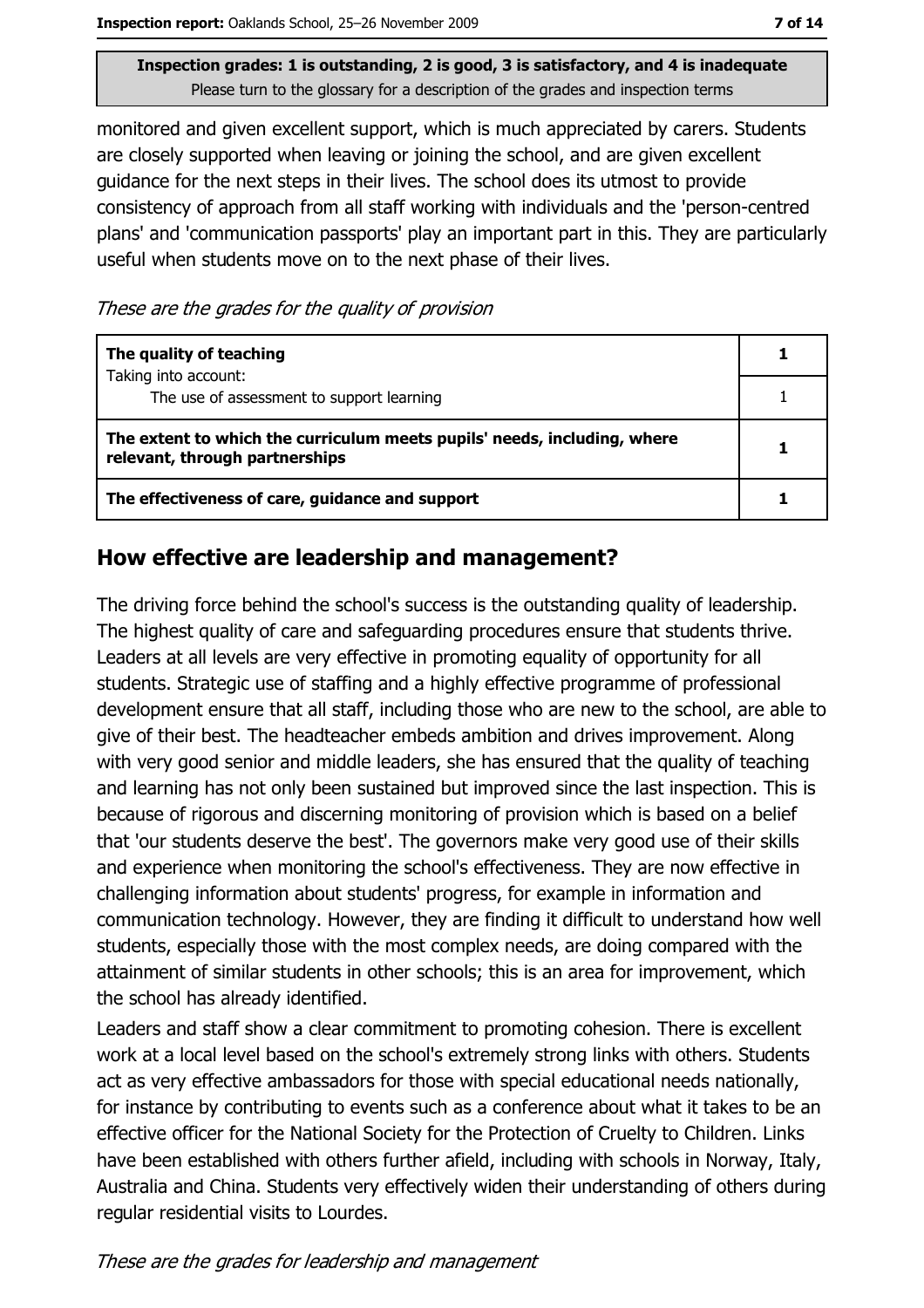| The effectiveness of leadership and management in embedding ambition and<br>driving improvement                                                                     | 1 |
|---------------------------------------------------------------------------------------------------------------------------------------------------------------------|---|
| Taking into account:<br>The leadership and management of teaching and learning                                                                                      |   |
| The effectiveness of the governing body in challenging and supporting the<br>school so that weaknesses are tackled decisively and statutory responsibilities<br>met |   |
| The effectiveness of the school's engagement with parents and carers                                                                                                | 1 |
| The effectiveness of partnerships in promoting learning and well-being                                                                                              | 1 |
| The effectiveness with which the school promotes equality of opportunity and<br>tackles discrimination                                                              | 1 |
| The effectiveness of safeguarding procedures                                                                                                                        | 1 |
| The effectiveness with which the school promotes community cohesion                                                                                                 | 1 |
| The effectiveness with which the school deploys resources to achieve<br>value for money                                                                             |   |

### **Sixth form**

As a result of the outstanding provision, sixth-form students make excellent progress and move on successfully to further education or employment. Exemplary care and guidance supports the decisions students make about life beyond school. Students appreciate the advice and support that they receive from staff, which inspire confidence through their positive approach. As a result, students' behaviour is excellent, and their learning is enthusiastic and well focused.

A very clear emphasis is placed on the development of life skills as well as on the basic skills of literacy, numeracy, and information and communication technology. As in other parts of the school, physical education is outstanding and students very successfully participate in a range of sporting activities. They are especially impressed with activities in the fitness suite, boccia, football and the 'hip hop' dancing sessions. Learning about the world of work is extremely well organised and highly popular. Clubs and visits enhance the provision very effectively.

The leadership of the sixth form is excellent and it gives a very clear focus to ensuring students contribute to both the school and the wider community. As result, students make noticeable gains in their maturity. They act very effectively as role models for younger students, for instance when working as sports leaders. Another very good example seen was the way in which the news spread about the head boy, who had just had an offer of employment. Their contribution to a wide range of activities, such as the school forum, is much appreciated by all. They also contribute very well to wider community, for instance by working in local shops and businesses.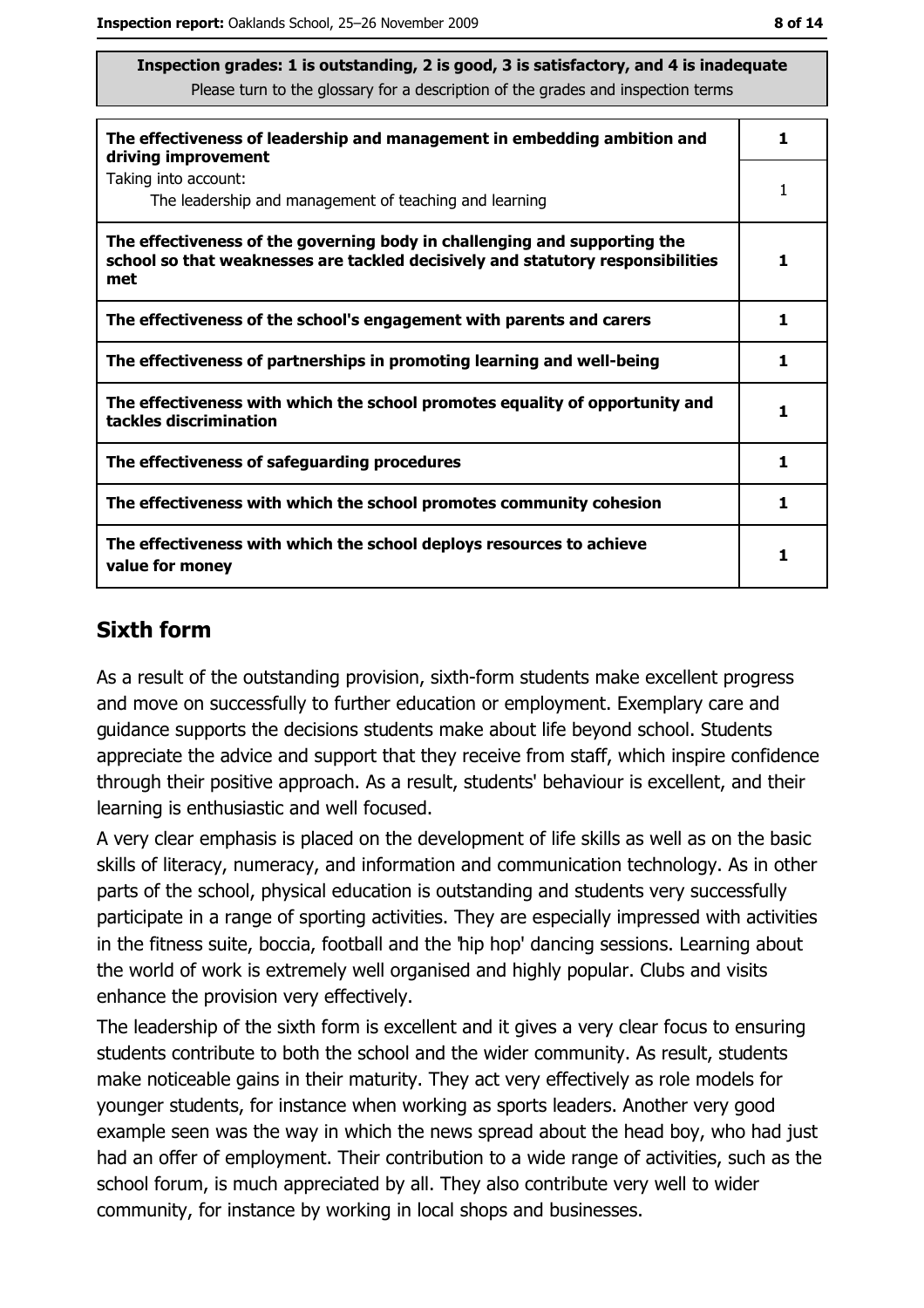These are the grades for the sixth form

| <b>Overall effectiveness of the sixth form</b>                  |  |  |
|-----------------------------------------------------------------|--|--|
| Taking into account:<br>Outcomes for students in the sixth form |  |  |
| The quality of provision in the sixth form                      |  |  |
| Leadership and management of the sixth form                     |  |  |

#### **Views of parents and carers**

Nineteen parents and carers responded to the Ofsted questionnaire. Their responses are overwhelmingly positive about all aspects of the school. Parents indicate that their children are very happy at school. They are also extremely positive about the dedication of staff, with one saying how much she appreciated their patience and hard work'. Parents are appreciative of the support they and their children receive.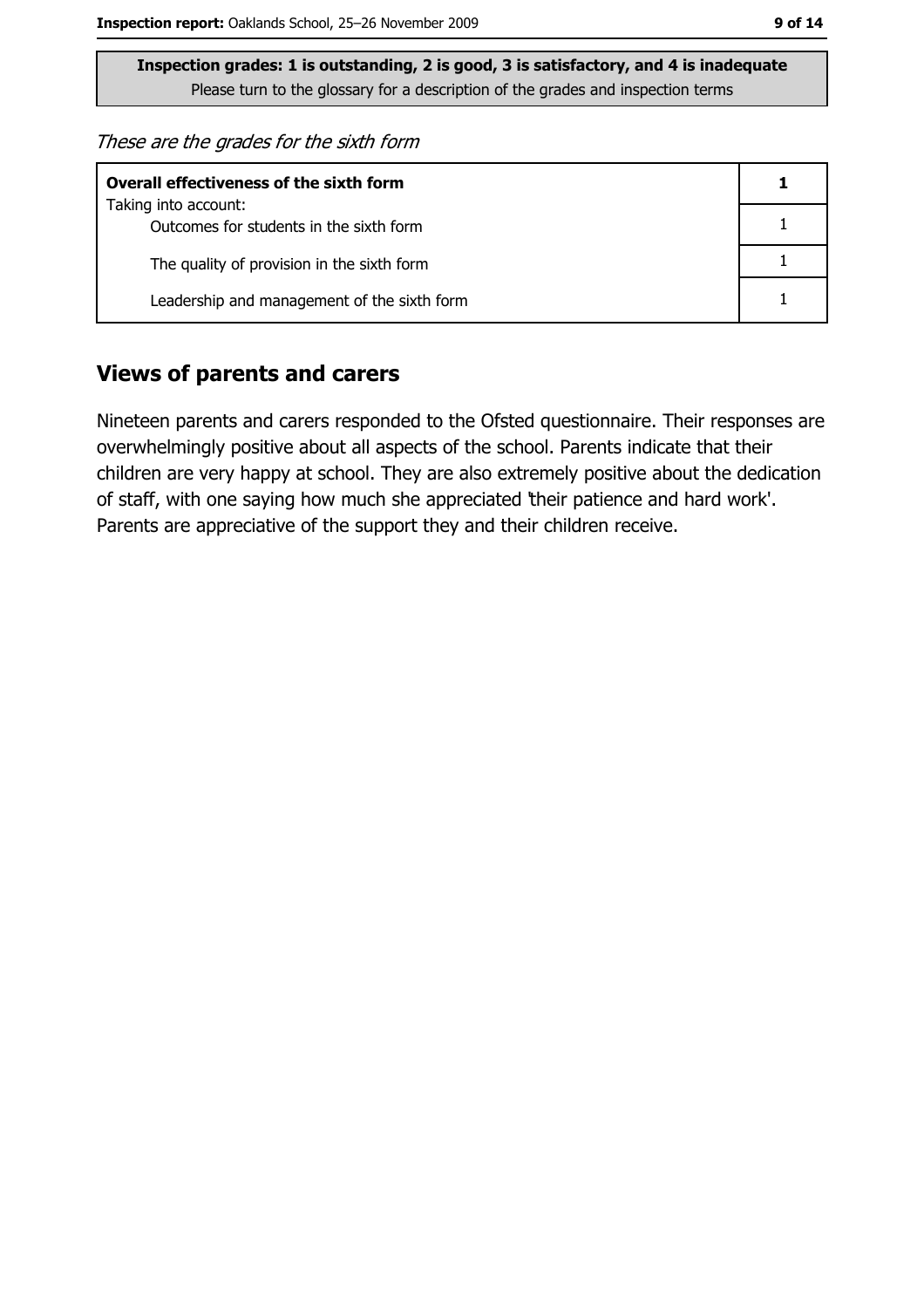#### Responses from parents and carers to Ofsted's questionnaire

Ofsted invited all the registered parents and carers of pupils registered at Oaklands School to complete a questionnaire about their views of the school.

In the questionnaire, parents and carers were asked to record how strongly they agreed with 13 statements about the school.

The inspector received 19 completed questionnaires by the end of the on-site inspection. In total, there are 72 pupils registered at the school.

| <b>Statements</b>                                                                                                                                                                                                                                       | <b>Strongly</b><br><b>Agree</b> |               | <b>Agree</b>   |               | <b>Disagree</b> |               | <b>Strongly</b><br>disagree |               |
|---------------------------------------------------------------------------------------------------------------------------------------------------------------------------------------------------------------------------------------------------------|---------------------------------|---------------|----------------|---------------|-----------------|---------------|-----------------------------|---------------|
|                                                                                                                                                                                                                                                         | <b>Total</b>                    | $\frac{1}{2}$ | <b>Total</b>   | $\frac{0}{0}$ | <b>Total</b>    | $\frac{0}{0}$ | <b>Total</b>                | $\frac{1}{2}$ |
| My child enjoys school                                                                                                                                                                                                                                  | 13                              | 68            | 6              | 32            | 0               | 0             | $\Omega$                    | $\mathbf 0$   |
| The school keeps my child<br>safe                                                                                                                                                                                                                       | 12                              | 63            | 5              | 26            | $\mathbf{1}$    | 5             | 0                           | $\mathbf 0$   |
| The school informs me<br>about my child's progress                                                                                                                                                                                                      | 12                              | 63            | 5              | 26            | $\mathbf{1}$    | 5             | 0                           | $\mathbf 0$   |
| My child is making enough<br>progress at this school                                                                                                                                                                                                    | 8                               | 42            | 8              | 42            | $\mathbf 0$     | 0             | $\mathbf{1}$                | 5             |
| The teaching is good at this<br>school                                                                                                                                                                                                                  | 11                              | 58            | 6              | 32            | $\mathbf{1}$    | 5             | 0                           | 0             |
| The school helps me to<br>support my child's learning                                                                                                                                                                                                   | 10                              | 53            | 7              | 37            | $\mathbf{1}$    | 5             | 0                           | 0             |
| The school helps my child to<br>have a healthy lifestyle                                                                                                                                                                                                | 12                              | 63            | $\overline{4}$ | 21            | $\mathbf{1}$    | 5             | 0                           | $\mathbf 0$   |
| The school makes sure that<br>my child is well prepared for<br>the future (for example<br>changing year group,<br>changing school, and for<br>children who are finishing<br>school, entering further or<br>higher education, or<br>entering employment) | $\overline{7}$                  | 37            | 9              | 47            | $\mathbf{1}$    | 5             | $\mathbf 0$                 | $\mathbf 0$   |
| The school meets my child's<br>particular needs                                                                                                                                                                                                         | 10                              | 53            | 9              | 47            | $\mathbf 0$     | 0             | 0                           | 0             |
| The school deals effectively<br>with unacceptable behaviour                                                                                                                                                                                             | 8                               | 42            | 8              | 42            | $\mathbf 0$     | 0             | 0                           | $\mathbf 0$   |
| The school takes account of<br>my suggestions and<br>concerns                                                                                                                                                                                           | 9                               | 47            | 10             | 53            | 0               | 0             | 0                           | 0             |
| The school is led and<br>managed effectively                                                                                                                                                                                                            | 11                              | 58            | $\overline{7}$ | 37            | 0               | 0             | $\mathbf{1}$                | 5             |
| Overall, I am happy with my<br>child's experience at this<br>school                                                                                                                                                                                     | 12                              | 63            | 7              | 37            | $\mathbf 0$     | 0             | $\mathbf 0$                 | $\mathbf 0$   |

The table above summarises the responses that parents and carers made to each statement. The percentages indicate the proportion of parents and carers giving that response out of the total number of completed questionnaires. Where one or more parents and carers chose not to answer a particular question, the percentages will not add up to 100%.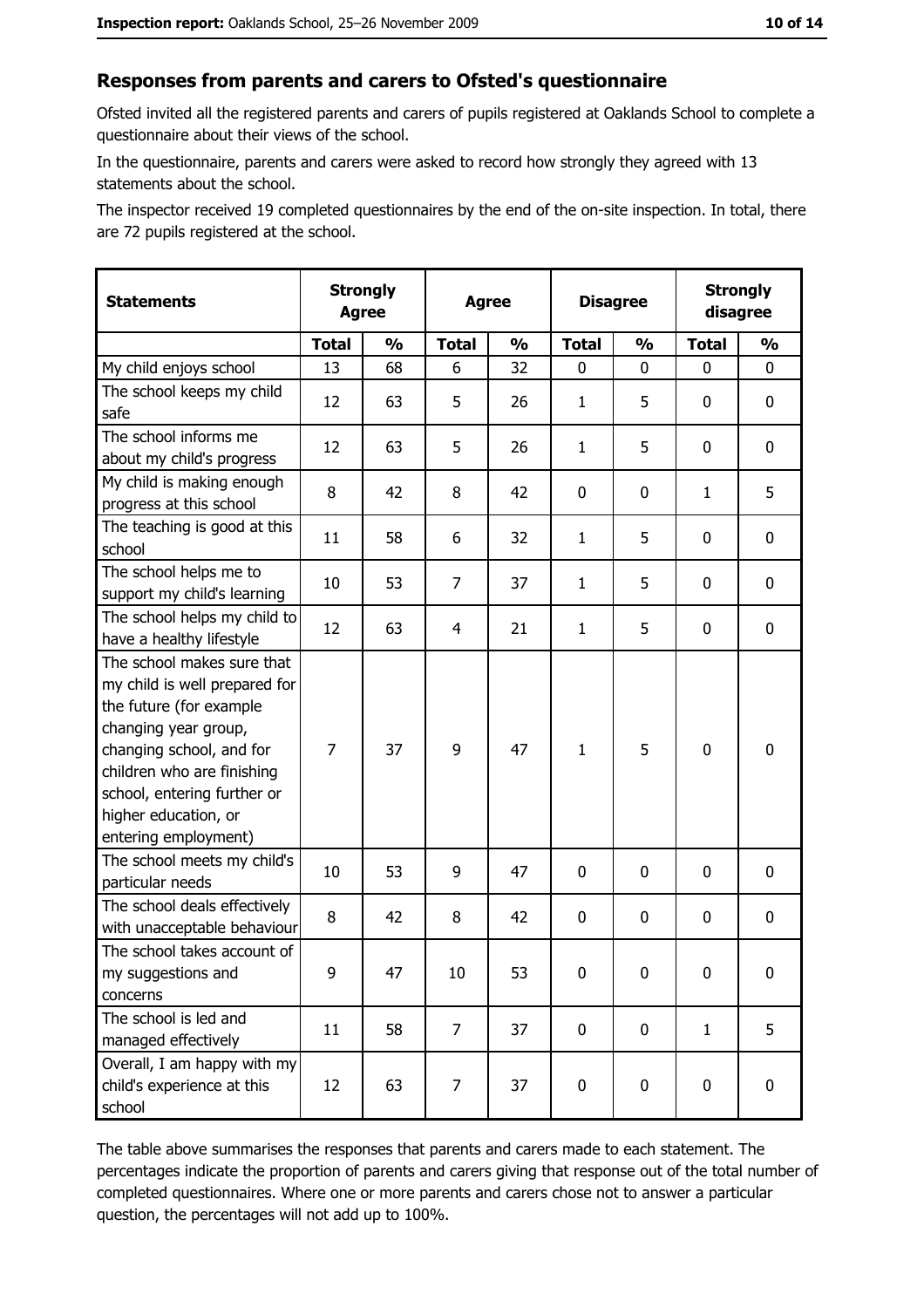# Glossary

| Grade   | <b>Judgement</b> | <b>Description</b>                                                                                                                                                                                                               |
|---------|------------------|----------------------------------------------------------------------------------------------------------------------------------------------------------------------------------------------------------------------------------|
| Grade 1 | Outstanding      | These features are highly effective. An oustanding<br>school provides exceptionally well for its pupils' needs.                                                                                                                  |
| Grade 2 | Good             | These are very positive features of a school. A school<br>that is good is serving its pupils well.                                                                                                                               |
| Grade 3 | Satisfactory     | These features are of reasonable quality. A satisfactory<br>school is providing adequately for its pupils.                                                                                                                       |
| Grade 4 | Inadequate       | These features are not of an acceptable standard. An<br>inadequate school needs to make significant<br>improvement in order to meet the needs of its pupils.<br>Ofsted inspectors will make further visits until it<br>improves. |

## What inspection judgements mean

#### Overall effectiveness of schools inspected between September 2007 and July 2008

|                       | Overall effectiveness judgement (percentage of<br>schools) |      |                     |                   |
|-----------------------|------------------------------------------------------------|------|---------------------|-------------------|
| <b>Type of school</b> | <b>Outstanding</b>                                         | Good | <b>Satisfactory</b> | <b>Inadequate</b> |
| Nursery schools       | 39                                                         | 58   | 3                   | 0                 |
| Primary schools       | 13                                                         | 50   | 33                  | 4                 |
| Secondary schools     | 17                                                         | 40   | 34                  | 9                 |
| Sixth forms           | 18                                                         | 43   | 37                  | $\overline{2}$    |
| Special schools       | 26                                                         | 54   | 18                  | $\overline{2}$    |
| Pupil referral units  | 7                                                          | 55   | 30                  | 7                 |
| All schools           | 15                                                         | 49   | 32                  | 5                 |

New school inspection arrangements were introduced on 1 September 2009. This means that inspectors now make some additional judgements that were not made previously.

The data in the table above were reported in The Annual Report of Her Majesty's Chief Inspector of Education, Children's Services and Skills 2007/08.

Percentages are rounded and do not always add exactly to 100. Secondary school figures include those that have sixth forms, and sixth form figures include only the data specifically for sixth form inspection judgements.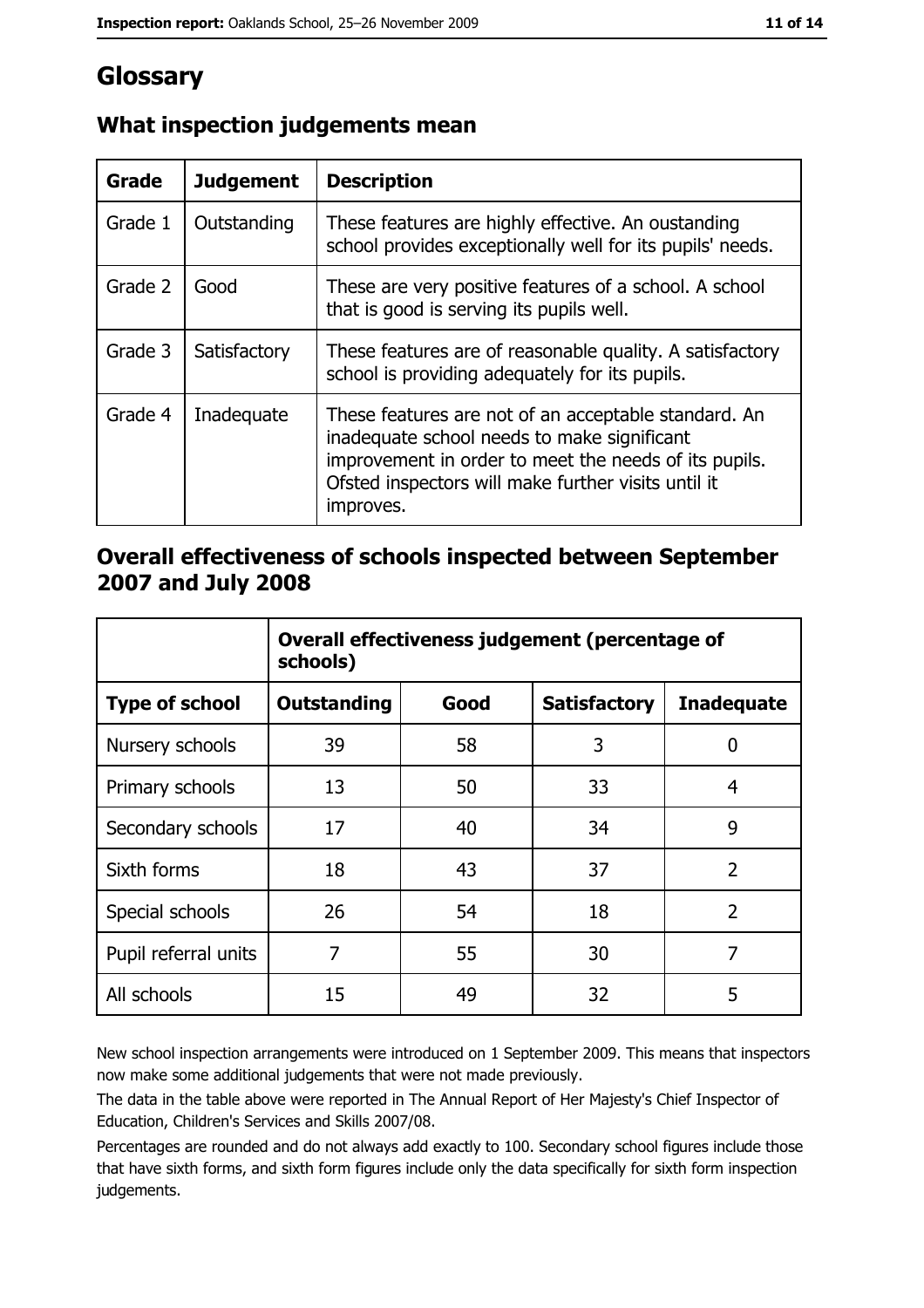# **Common terminology used by inspectors**

| Achievement:                  | the progress and success of a pupil in<br>their learning, development or training.                                                                                                                                                                                                                           |
|-------------------------------|--------------------------------------------------------------------------------------------------------------------------------------------------------------------------------------------------------------------------------------------------------------------------------------------------------------|
| Attainment:                   | the standard of the pupils' work shown by<br>test and examination results and in<br>lessons.                                                                                                                                                                                                                 |
| Capacity to improve:          | the proven ability of the school to<br>continue improving. Inspectors base this<br>judgement on what the school has<br>accomplished so far and on the quality of<br>its systems to maintain improvement.                                                                                                     |
| Leadership and management:    | the contribution of all the staff with<br>responsibilities, not just the headteacher,<br>to identifying priorities, directing and<br>motivating staff and running the school.                                                                                                                                |
| Learning:                     | how well pupils acquire knowledge,<br>develop their understanding, learn and<br>practise skills and are developing their<br>competence as learners.                                                                                                                                                          |
| <b>Overall effectiveness:</b> | inspectors form a judgement on a school's<br>overall effectiveness based on the findings<br>from their inspection of the school. The<br>following judgements, in particular,<br>influence what the overall effectiveness<br>judgement will be.                                                               |
|                               | The school's capacity for sustained<br>improvement.<br>Outcomes for individuals and groups<br>of pupils.<br>The quality of teaching.<br>The extent to which the curriculum<br>meets pupil's needs, including where<br>relevant, through partnerships.<br>The effectiveness of care, guidance<br>and support. |
| Progress:                     | the rate at which pupils are learning in<br>lessons and over longer periods of time. It<br>is often measured by comparing the<br>pupils' attainment at the end of a key<br>stage with their attainment when they<br>started.                                                                                 |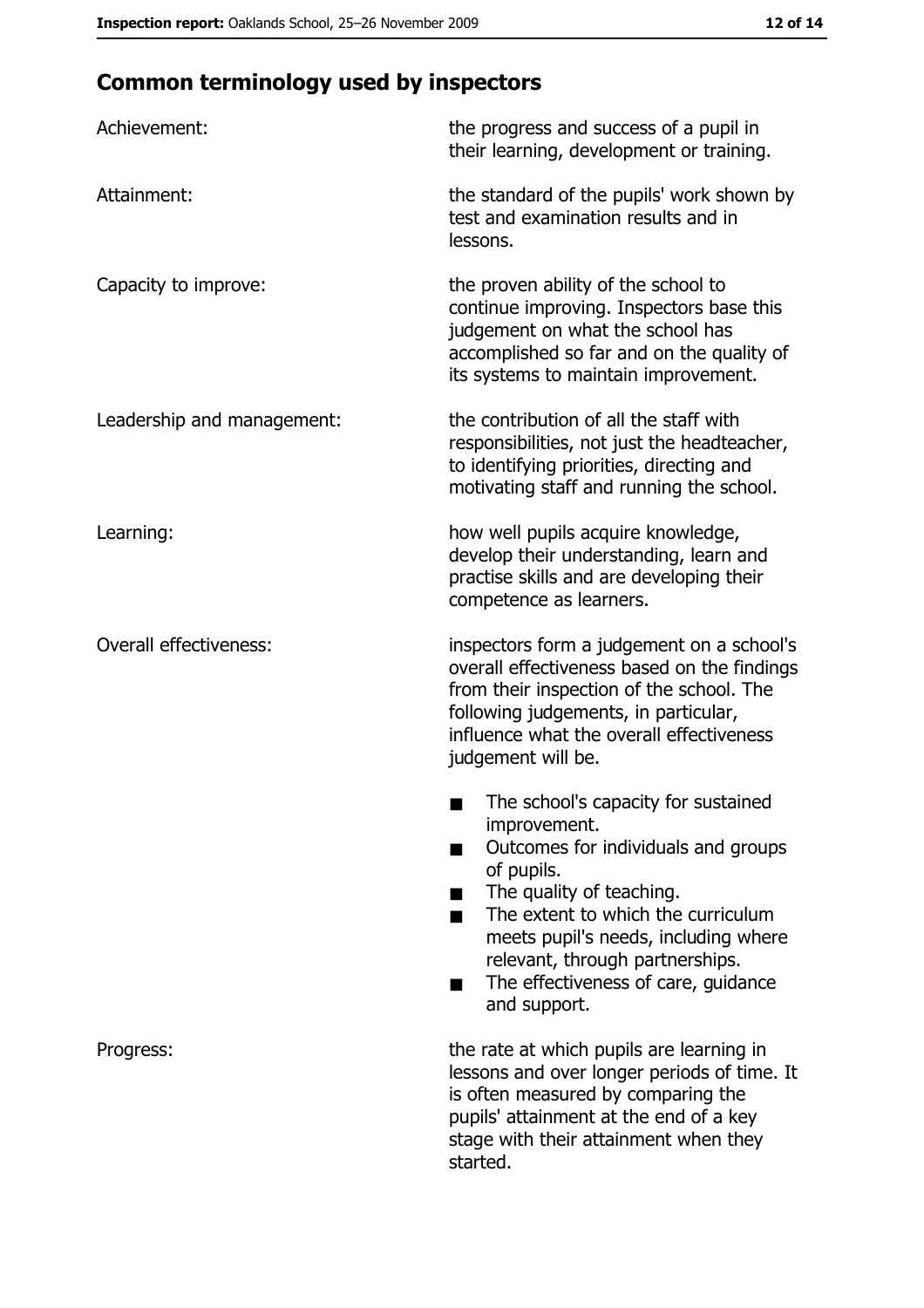This letter is provided for the school, parents and carers to share with their children. It describes Ofsted's main findings from the inspection of their school.



#### 27 November 2009

**Dear Students** 

#### Inspection of Oaklands School, Isleworth TW7 6JZ

Thank you for all of your help when we visited your school to find out how well you are getting on. We particularly enjoyed visiting your lessons and talking to some of you.

We think that your school is amazing; we call this 'outstanding'. Here is a list of the really excellent things that we saw.

- You try very hard in your lessons and your teachers make sure that you make really  $\blacksquare$ good progress.
- Your behaviour is excellent and it is great that you work with buddies in other  $\blacksquare$ schools.
- You clearly enjoy your lessons as well as other activities such as taking part in all  $\blacksquare$ the different sporting activities. Congratulations for doing so well in the Duke of Edinburgh award scheme.
- You feel safe and the adults make sure that you are extremely well looked after.  $\blacksquare$
- You are very successful on work experience and extremely well prepared for life  $\blacksquare$ after school.
- Your headteacher and all of the other people who help run your school do an  $\blacksquare$ outstanding job.

All of the adults in your school want it to be even better. To help them to do this, we want them to compare your skills with those of students who go to other schools like yours. This will help the adults to keep an even closer eye on how well your school is doing. This is important, as everyone wants to make sure that your school continues to be a fantastic place for many years to come.

Yours sincerely

Kay Charlton

Lead inspector